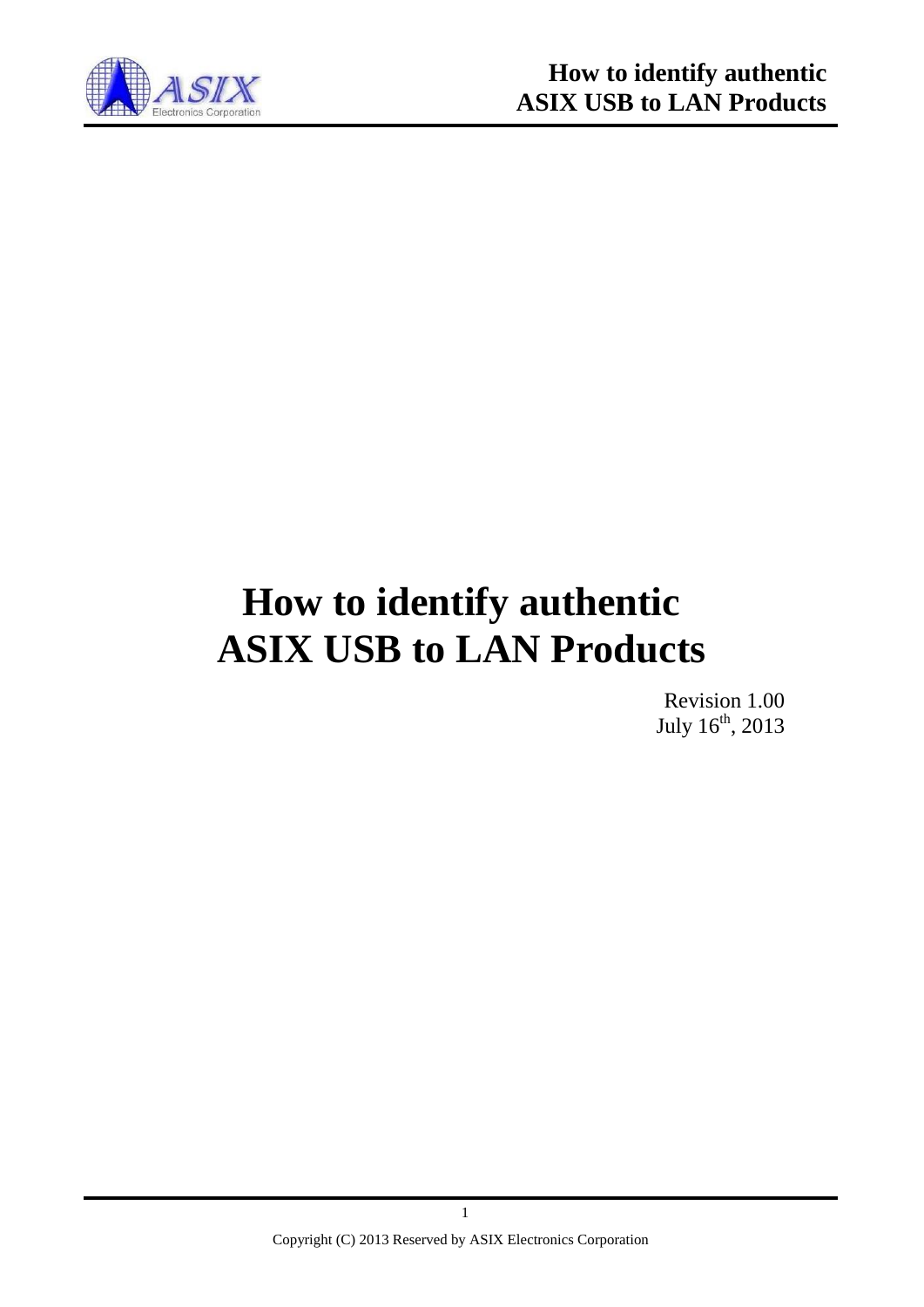

# **Revision History**

| Revision | Date                             | Description                     |
|----------|----------------------------------|---------------------------------|
| 1.00     | 2013/07<br>11 <sup>2</sup><br>16 | $\mathbf r$<br>Initial release. |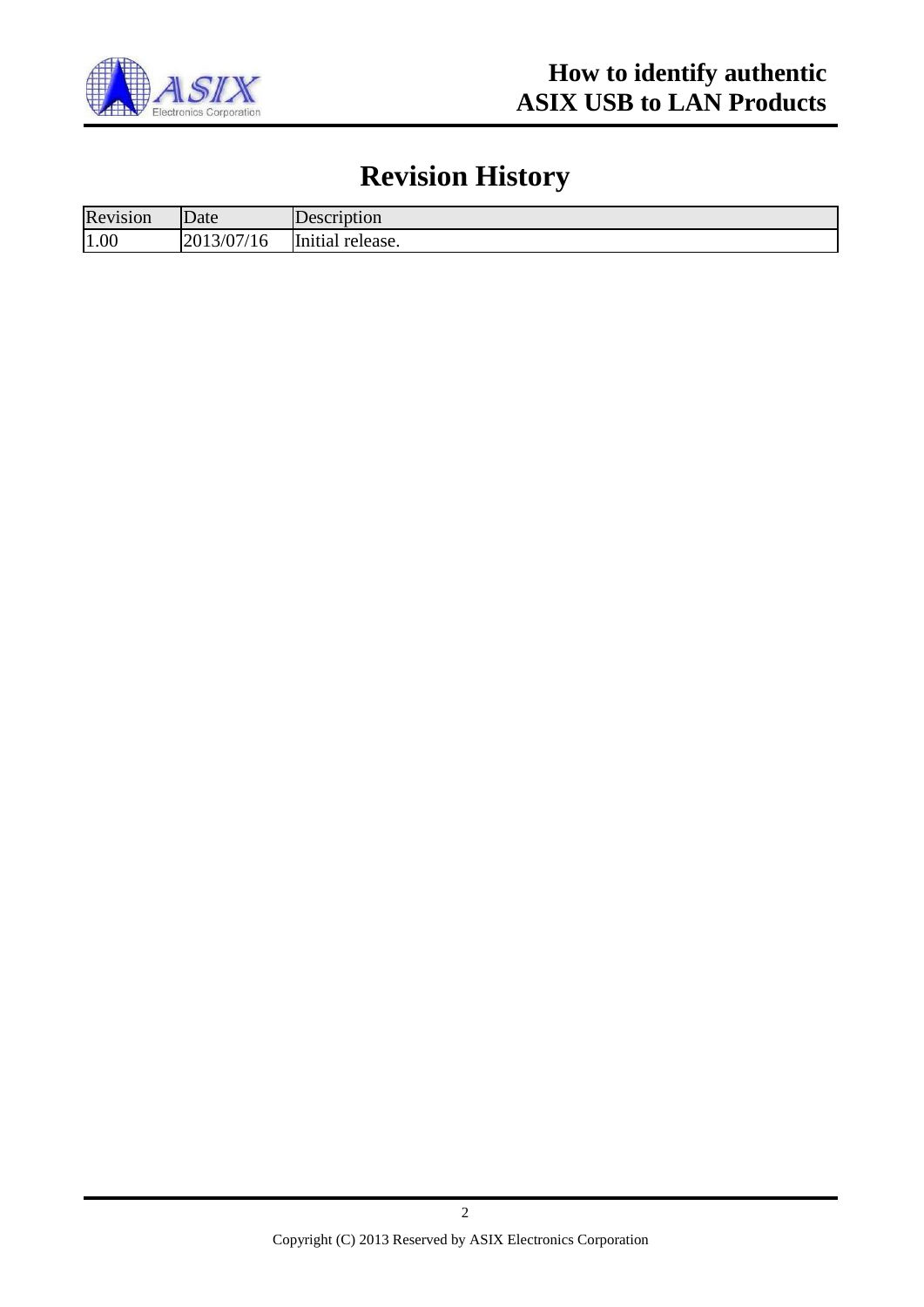

## **Table of Contents**

| 4. How to identify authentic ASIX USB to LAN Product on Windows 7 |  |
|-------------------------------------------------------------------|--|
| 5. How to identify authentic ASIX USB to LAN Product on Mac OSX 9 |  |
| 6. How to identify authentic ASIX USB to LAN Product on Linux  11 |  |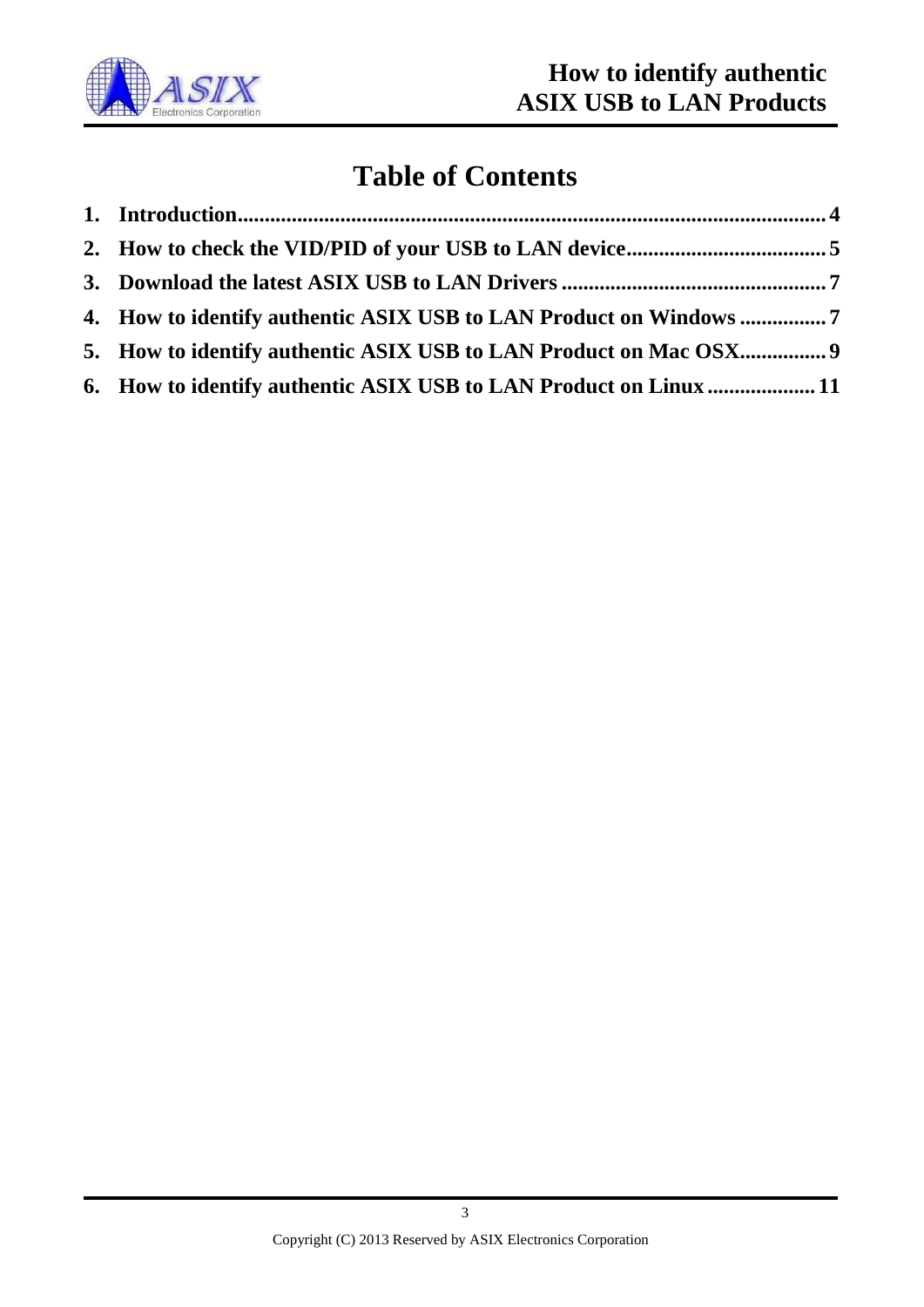

### <span id="page-3-0"></span>**1. Introduction**

This document indicates how to identify authentic ASIX USB to LAN products and only adapts to AX88772C/AX88772B/AX88772A/AX88760/AX88772 products.

Recently some USB to LAN devices with Non-authentic ASIX USB to LAN solution inside illegally use ASIX default VID/PID. The illegal USB to LAN devices might cause some abnormal network functionalities failure issues on your target platforms. Please refer to below sections to identify if your tested USB to LAN device is the authentic ASIX USB to LAN products or not.

NOTE: ASIX DOES NOT GUARANTEE AND PROVIDE ANY SUPPORT FOR THOSE ILLEGAL NON-AUTHENTIC ASIX USB TO LAN PRODUCTS. PLEASE PURCHASE AUTHENTIC ASIX USB TO LAN PRODUCTS INSTEAD IF YOU ARE USING THE ILLEGAL NON-AUTHENTIC ASIX USB TO LAN PRODUCTS NOW.

ASIX authentic products should have the following ASIX mark on the top side of IC.



Of course, you might not be able to open the case of your tested USB to LAN device to check ASIX mark on the top side of IC. You can still refer to below sections to identify if your USB to LAN device is ASIX solution inside or not.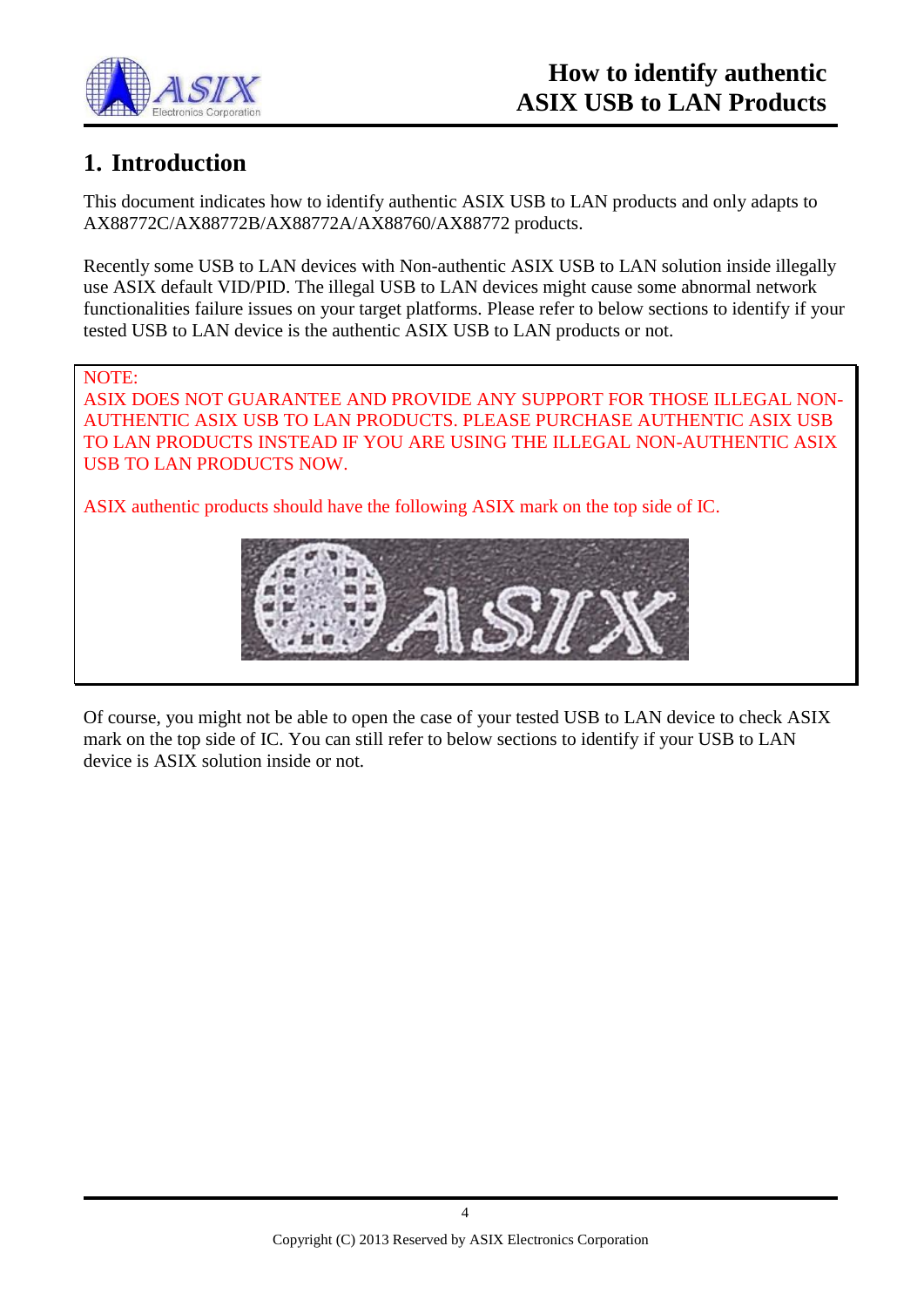

#### <span id="page-4-0"></span>**2. How to check the VID/PID of your USB to LAN device**

Before installing ASIX's standard USB to LAN drivers, please refer to this section to check if the VID/PID of your tested USB to LAN device is supported in the following ASIX's default VID/PID table or not? If no, please contact the manufacturer of your USB to LAN device to get proper drivers.

| <b>ASIX</b> Product | <b>ASIX Vendor ID</b>                      | Product ID  |
|---------------------|--------------------------------------------|-------------|
| AX88772C            | 0B95h                                      | 772Bh       |
| AX88772B            | 0B95h                                      | 772Bh/7E2Bh |
| AX88760             | 0B95h                                      | 772Ah       |
| AX88772A            | 0B95h                                      | 772Ah       |
| AX88772             | 0B95h                                      | 7720h       |
| Figure 1            | A SIV LISR to LAN Products Default VID/PID |             |

Figure 1. ASIX USB to LAN Products Default VID/PID

<span id="page-4-1"></span>Note:

- 1. ASIX USB to LAN standard drivers might support some known customer's VID/PID. Please check ASIX USB to LAN standard drivers for details.
- 2. Some ASIX customers' USB to LAN products have their own VID/PID. In this case, you should contact the manufacturer of your USB to LAN device to get proper customized drivers.

| ASIX AX88772B USB2.0 to Fast Ethernet Adapter #3 Properties |  |  |  |  |  |
|-------------------------------------------------------------|--|--|--|--|--|
| Advanced Driver Details<br>General                          |  |  |  |  |  |
| ASIX AX88772B USB2.0 to Fast Ethernet Adapter #3            |  |  |  |  |  |
| Property                                                    |  |  |  |  |  |
| Hardware Ids                                                |  |  |  |  |  |
| Value                                                       |  |  |  |  |  |
| USB\VID_0B95&PID_772B&REV_0001                              |  |  |  |  |  |
| USB\VID_0B95&PID_772B                                       |  |  |  |  |  |
|                                                             |  |  |  |  |  |
|                                                             |  |  |  |  |  |
|                                                             |  |  |  |  |  |
|                                                             |  |  |  |  |  |
|                                                             |  |  |  |  |  |
|                                                             |  |  |  |  |  |
|                                                             |  |  |  |  |  |
|                                                             |  |  |  |  |  |
| OK<br>Cancel                                                |  |  |  |  |  |

Figure 2. How to check VID/PID on Windows system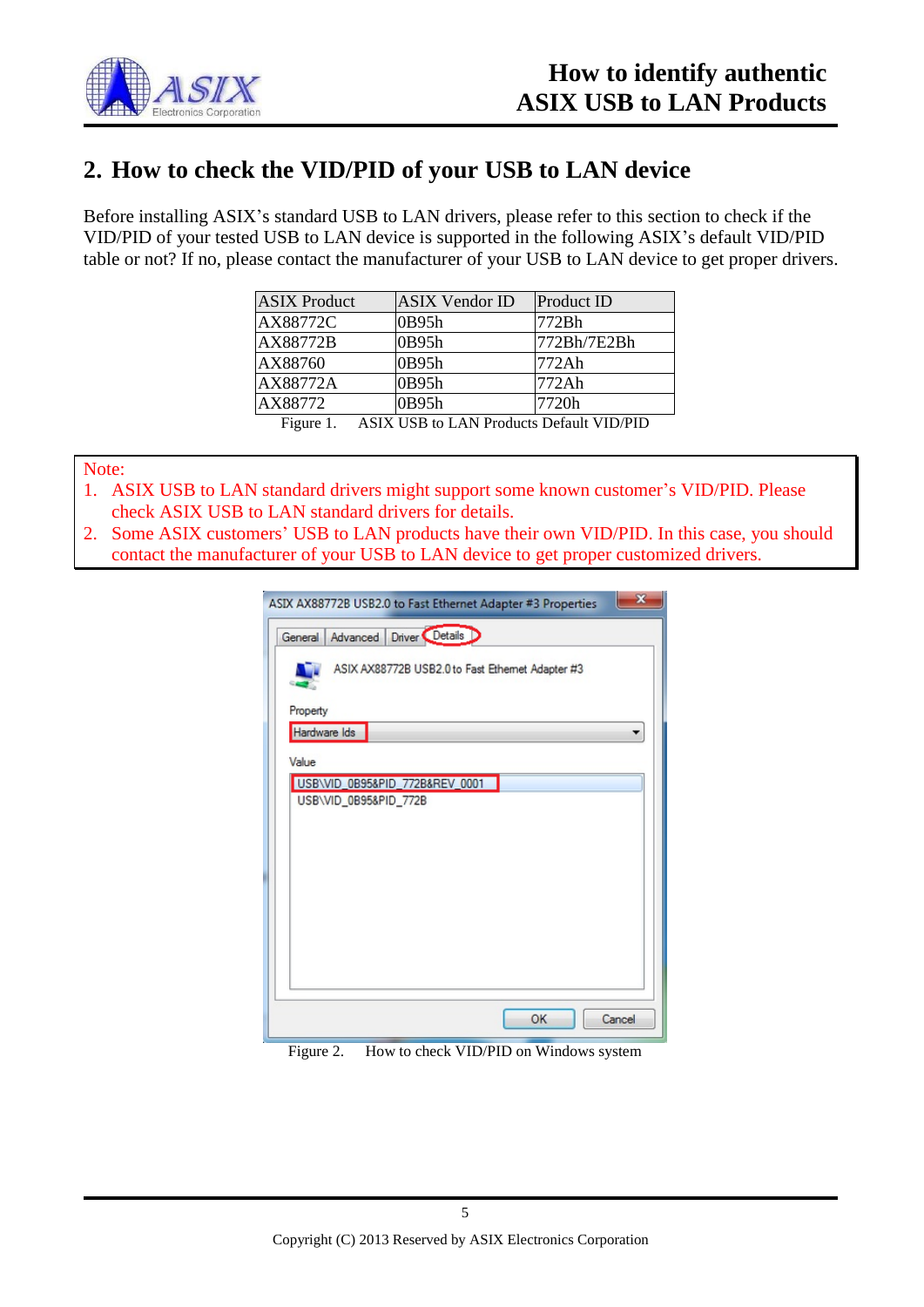

| റ റ                   | MacBook Air                        |                                                                 |  |  |  |
|-----------------------|------------------------------------|-----------------------------------------------------------------|--|--|--|
| Hardware              | <b>USB Device Tree</b>             |                                                                 |  |  |  |
| ATA                   | <b>▼USB High-Speed Bus</b>         |                                                                 |  |  |  |
| Audio                 | FaceTime Camera (Built-in)         |                                                                 |  |  |  |
| <b>Bluetooth</b>      | <b>▼ Hub</b>                       |                                                                 |  |  |  |
| <b>Card Reader</b>    | AX88772B                           |                                                                 |  |  |  |
| Diagnostics           | Apple Internal Keyboard / Trackpad |                                                                 |  |  |  |
| <b>Disc Burning</b>   | <b>▼ BRCM20702 Hub</b>             |                                                                 |  |  |  |
| <b>Ethernet Cards</b> |                                    | <b>Bluetooth USB Host Controller</b>                            |  |  |  |
| <b>Fibre Channel</b>  | <b>▼USB High-Speed Bus</b>         |                                                                 |  |  |  |
| <b>FireWire</b>       | Hub                                |                                                                 |  |  |  |
| Graphics/Displays     |                                    |                                                                 |  |  |  |
| Hardware RAID         |                                    |                                                                 |  |  |  |
| Memory                |                                    |                                                                 |  |  |  |
| <b>PCI Cards</b>      | O.                                 |                                                                 |  |  |  |
| <b>Parallel SCSI</b>  | AX88772B:                          |                                                                 |  |  |  |
| Power                 | Product ID:                        | 0x772b                                                          |  |  |  |
| <b>Printers</b>       | Vendor ID:                         | 0x0b95 (ASIX Electronics Corporation)                           |  |  |  |
| SAS                   | Version:                           | 0.01                                                            |  |  |  |
| Serial-ATA            | Serial Number:<br>Speed:           | 002A36<br>Up to 480 Mb/sec                                      |  |  |  |
| Thunderbolt           | Manufacturer:                      | ASIX Elec. Corp.                                                |  |  |  |
| USB                   | Location ID:                       | 0xfa130000 / 7                                                  |  |  |  |
| <b>▼ Network</b>      | Current Available (mA): 500        |                                                                 |  |  |  |
| Firewall              |                                    | Current Required (mA): Unknown (Device has not been configured) |  |  |  |

Figure 3. How to check VID/PID on Mac OSX system

| $#$ Isusb                                                            |
|----------------------------------------------------------------------|
| Bus 002 Device 005: ID 0b27:0165 Ritek Corp.                         |
| Bus 002 Device 008: ID 0b95:772b ASIX Electronics Corp.              |
| Bus 003 Device 002: ID 0461:4d16 Primax Electronics, Ltd             |
| Bus 004 Device 002: ID 0461:0010 Primax Electronics, Ltd HP Keyboard |
| Bus 001 Device 001: ID 1d6b:0002 Linux Foundation 2.0 root hub       |
| Bus 002 Device 001: ID 1d6b:0002 Linux Foundation 2.0 root hub       |
| Bus 003 Device 001: ID 1d6b:0001 Linux Foundation 1.1 root hub       |
| Bus 004 Device 001: ID 1d6b:0001 Linux Foundation 1.1 root hub       |
| Bus 005 Device 001: ID 1d6b:0001 Linux Foundation 1.1 root hub       |
| Bus 006 Device 001: ID 1d6b:0001 Linux Foundation 1.1 root hub       |
| Bus 007 Device 001: ID 1d6b:0001 Linux Foundation 1.1 root hub       |

Figure 4. How to check VID/PID on Linux system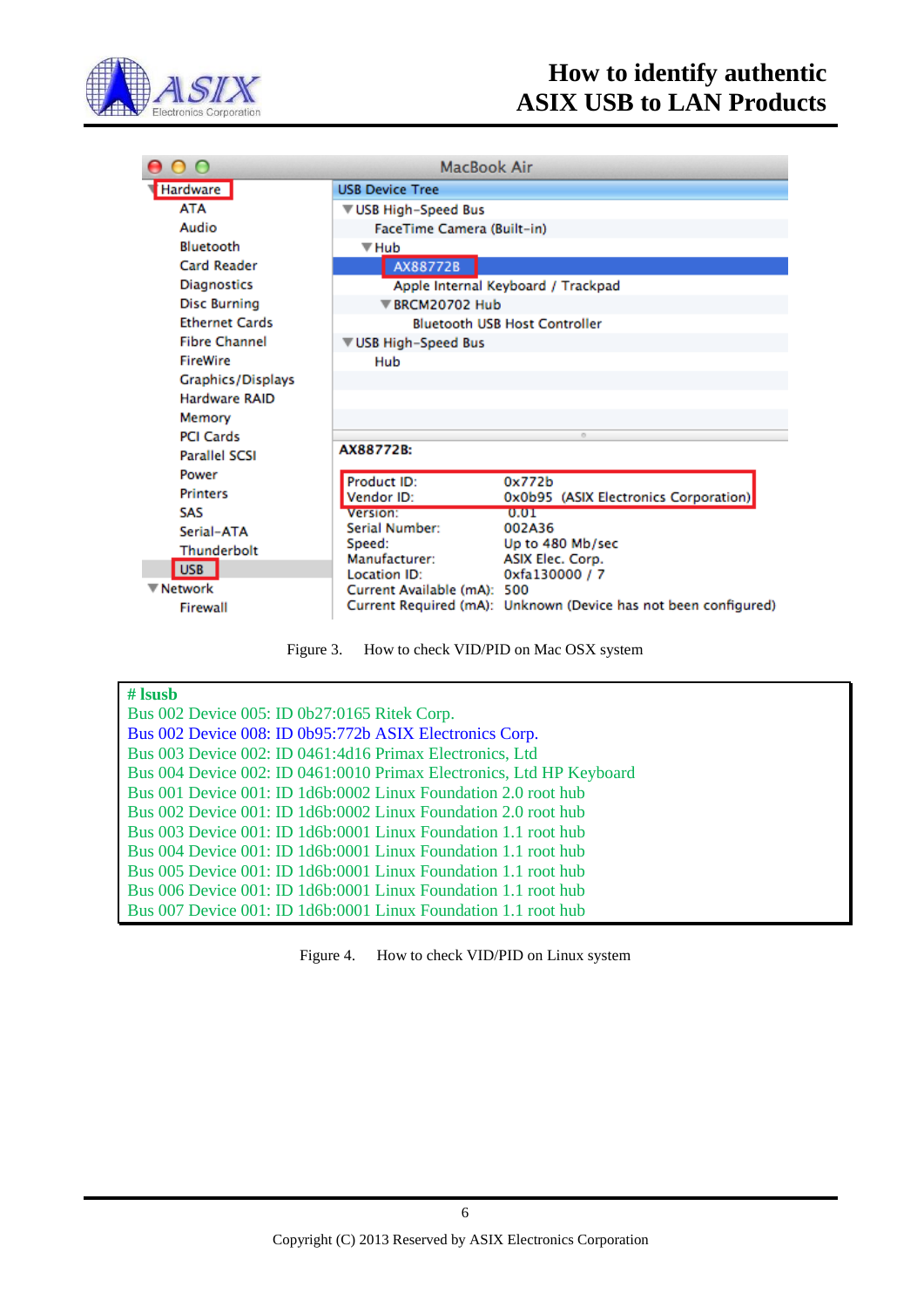

#### <span id="page-6-0"></span>**3. Download the latest ASIX USB to LAN Drivers**

In order to identify the illegal Non-authentic ASIX USB to LAN products, please download the latest ASIX USB to LAN drivers from ASIX web site [\(http://www.asix.com.tw/products.php?op=ProductList&PLine=71\)](http://www.asix.com.tw/products.php?op=ProductList&PLine=71).

You can refer to [Section 2](#page-4-0) to get the VID/PID of your USB to LAN device and then refer to [Figure 1](#page-4-1) to identify which ASIX product drivers should be downloaded.

#### <span id="page-6-1"></span>**4. How to identify authentic ASIX USB to LAN Product on Windows**

- 1. Refer to [Section 3](#page-6-0) to download the latest ASIX USB to LAN Windows driver.
- 2. Install the ASIX USB to LAN Windows driver on your Windows platform and make sure if the driver can be installed successfully or not?

If your USB to LAN device is Non-authentic ASIX product inside, you should see below Yellow Exclamation mark on AX88772B Windows driver with Error Code 10 error message on the Device Manager console as below figure.

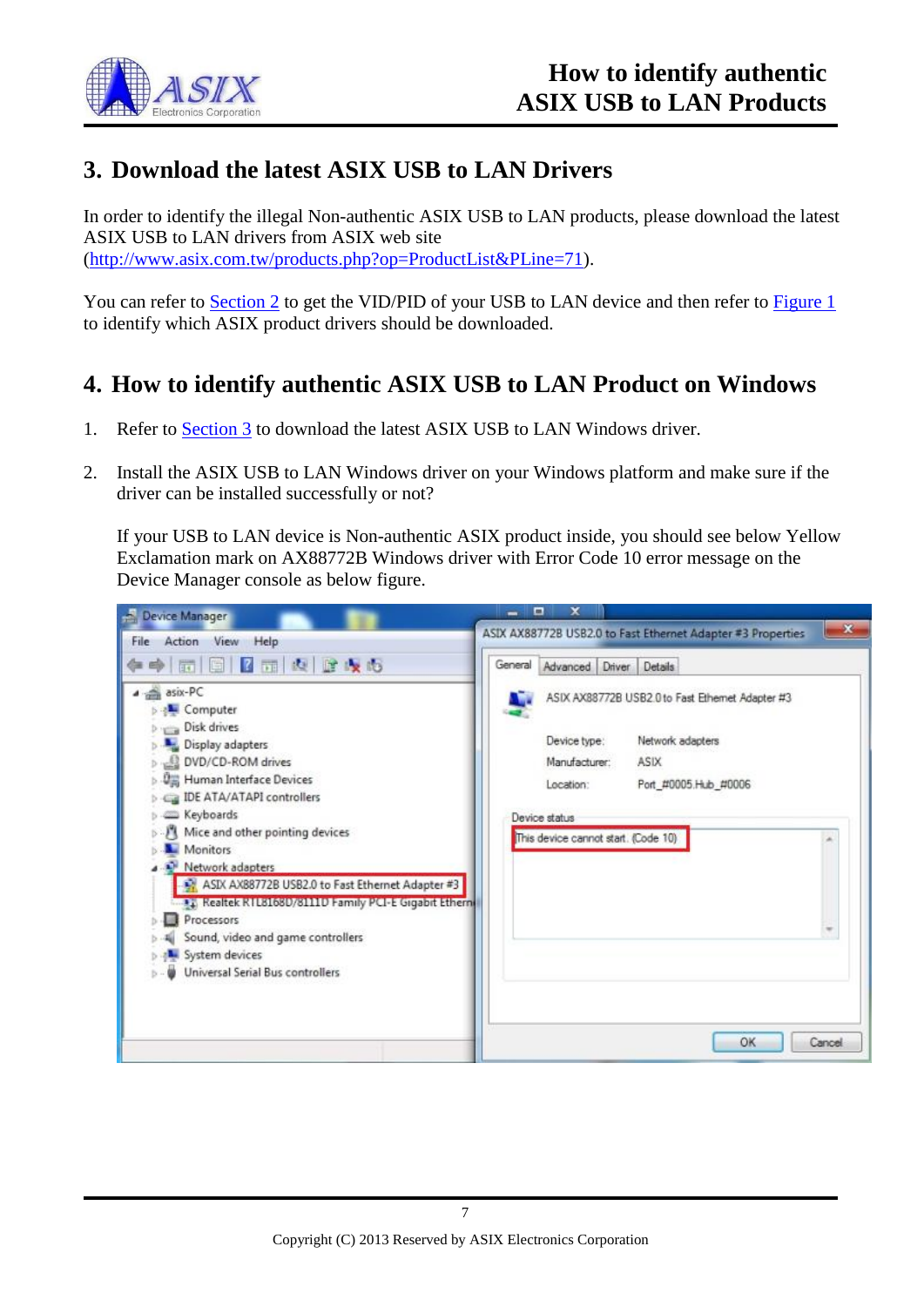

## **How to identify authentic ASIX USB to LAN Products**

3. You can refer to below figure to double check if your USB to LAN device is ASIX product inside or not? If your USB to LAN device is Non-authentic ASIX product inside, you should see below Error Message "**Non-authentic ASIX product. ASIX does not support it.**" on the Windows Event Viewer console.

| B                                                                 |                                                          | <b>Event Viewer</b>                                           |                |       |                 |                |     | ▭                       | × |
|-------------------------------------------------------------------|----------------------------------------------------------|---------------------------------------------------------------|----------------|-------|-----------------|----------------|-----|-------------------------|---|
| File<br>View<br>Action<br>Help                                    |                                                          |                                                               |                |       |                 |                |     |                         |   |
| <b>FEE</b><br>ire.                                                |                                                          |                                                               |                |       |                 |                |     |                         |   |
| Event Viewer (Local)<br>ы                                         | Number of events: 41,933<br>System                       |                                                               |                |       |                 | <b>Actions</b> |     |                         |   |
| Custom Views<br>$\overline{\phantom{a}}$<br>Administrative Events | Level                                                    | Date and Time                                                 | Source         |       | Event ID Task C |                |     | System                  | ÷ |
| <b>Nindows Logs</b>                                               | <b>D</b> Information                                     | 7/10/2013 4:22:19 PM                                          | UserPno        |       | 20001 (7005)    |                |     | Open                    |   |
| Application<br>a l                                                | <b>Ell</b> Error                                         | 7/10/2013 4:22:19 PM                                          | AX88772        |       | 0 None          |                |     | Creat                   |   |
| Security                                                          | (ill Information                                         | 7/10/2013 4:22:19 PM                                          | UserPnp        | 20003 | (7005)          |                |     | Impor                   |   |
| Setup                                                             | (i) Information                                          | 7/10/2013 4:18:51 PM                                          | UserPnp        | 20001 | (7005)          |                |     |                         |   |
| System                                                            | (i) Information                                          | 7/10/2013 4:18:50 PM                                          | UserPnp        | 20003 | (7005)          |                |     | Clear                   |   |
| Forwarded Events                                                  | <b>i</b> lnformation                                     | 7/10/2013 4:18:18 PM                                          | UserPnp        | 20001 | (7005)          |                |     | Filter                  |   |
| <b>D C</b> Applications and Services Logs                         | (i) Information                                          | 7/10/2013 4:18:17 PM                                          | UserPnp        | 20003 | (7005)          |                |     | Prope                   |   |
| Subscriptions                                                     | (i) Information                                          | 7/10/2013 4:18:17 PM                                          | UserPnp        | 20001 | (7005)          |                | ρφ  | Find                    |   |
|                                                                   | (i) Information                                          | 7/10/2013 4:18:15 PM                                          | <b>UserPnp</b> | 20003 | (7005)          |                |     |                         |   |
|                                                                   | Event 0, AX88772                                         |                                                               |                |       |                 | $\mathbf{x}$   | Ы   | Save                    |   |
|                                                                   | General Details                                          |                                                               |                |       |                 |                |     | Attac                   |   |
|                                                                   |                                                          |                                                               |                |       |                 |                |     | View                    |   |
|                                                                   |                                                          | The following information was included with the event:        |                |       |                 |                |     | Refresh                 |   |
|                                                                   |                                                          |                                                               |                |       |                 |                | R   | Help                    |   |
|                                                                   | Non-authentic ASIX product.<br>ASIX does not support it. |                                                               |                |       |                 |                |     |                         |   |
|                                                                   |                                                          |                                                               |                |       |                 |                |     | Event $0, $ $\triangle$ |   |
|                                                                   |                                                          | The specified resource type cannot be found in the image file |                |       |                 |                |     | Event                   |   |
|                                                                   | Log Name:                                                | System                                                        |                |       |                 |                | (B) | Attac                   |   |
|                                                                   |                                                          |                                                               |                |       |                 |                | b   | Copy                    |   |
|                                                                   | source:                                                  | AX88772                                                       | Logged:        |       | 7/10/2013 4:22  |                | ы   | Save S                  |   |
|                                                                   | Event ID:                                                | 0                                                             | Task Category: |       | None            |                |     |                         |   |
|                                                                   | Level:                                                   | Error                                                         | Keywords:      |       | Classic         |                | a   | Refresh                 |   |
|                                                                   | Jser:                                                    | N/A                                                           | Computer:      |       | w8 x86          |                | R   | Help                    |   |
|                                                                   | OpCode:                                                  |                                                               |                |       |                 |                |     |                         |   |
|                                                                   | More Information:                                        | <b>Event Log Online Help</b>                                  |                |       |                 |                |     |                         |   |
|                                                                   |                                                          |                                                               |                |       |                 |                |     |                         |   |
|                                                                   | €                                                        |                                                               |                |       |                 | >              |     |                         |   |
|                                                                   |                                                          |                                                               |                |       |                 |                |     |                         |   |
|                                                                   |                                                          |                                                               |                |       |                 |                |     |                         |   |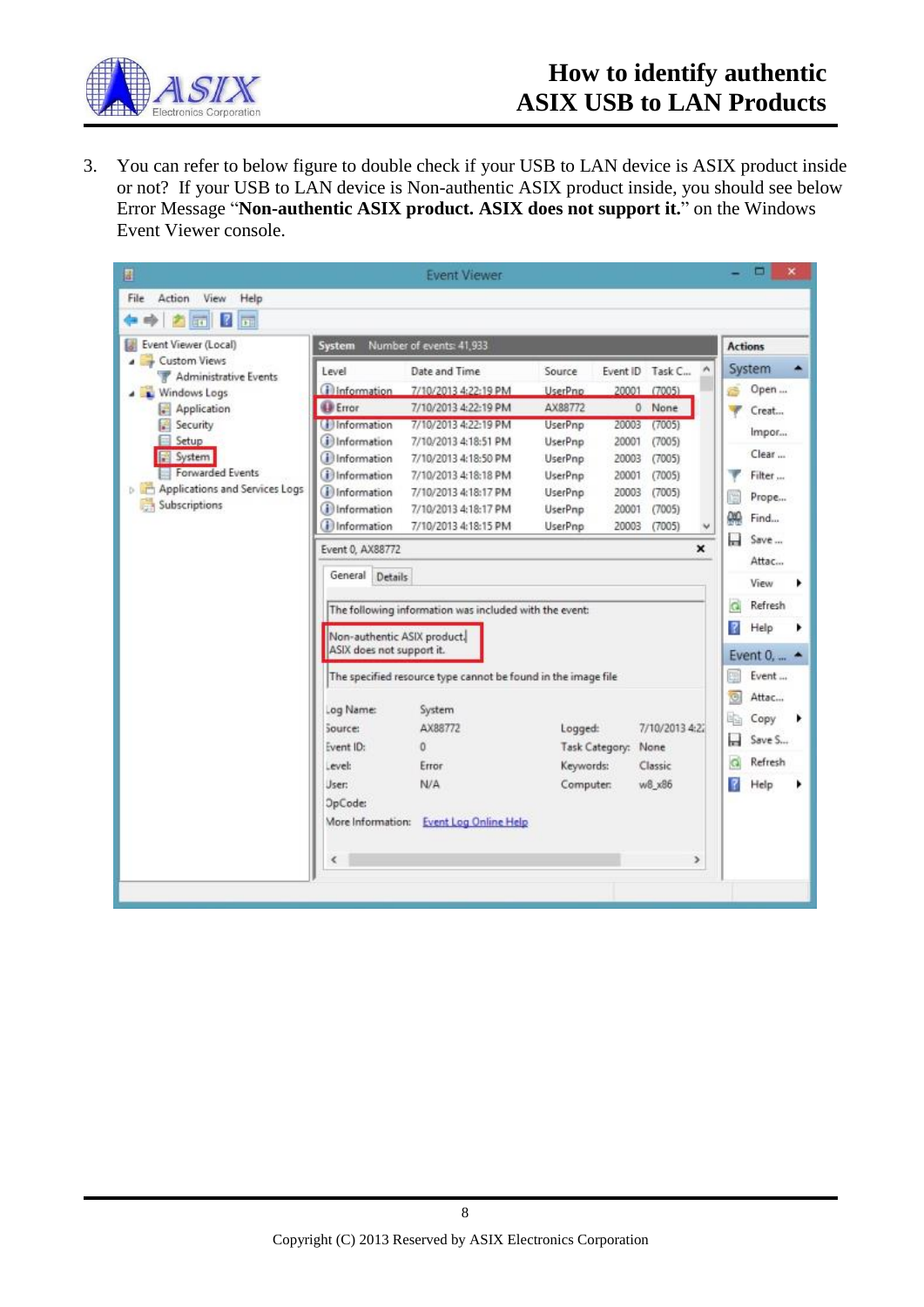

#### <span id="page-8-0"></span>**5. How to identify authentic ASIX USB to LAN Product on Mac OSX**

- 1. Refer to **Section 3** to download the latest ASIX USB to LAN Mac OSX driver.
- 2. Refer to the MAC OSX Driver Installation Guide to install the ASIX USB to LAN Mac OSX driver on your Mac OSX platform and make sure if the driver can be installed successfully or not?

If your USB to LAN device is ASIX product inside, you should install ASIX USB to LAN Mac OSX driver successfully as below figure.

| <b>Network</b><br>000<br>Q<br><b>Show All</b><br>Þ                                          |                                            |                                                                                                    |  |  |  |
|---------------------------------------------------------------------------------------------|--------------------------------------------|----------------------------------------------------------------------------------------------------|--|--|--|
|                                                                                             | Automatic<br>Location:                     | ÷                                                                                                  |  |  |  |
| <b>USB Ethernet</b><br>≪…⇒<br>Connected<br><b>Cross</b><br>$\bullet$ IrDA<br>Not Configured |                                            | <b>Status: Connected</b><br>USB Ethernet is currently active and has the<br>IP address 10.1.4.203. |  |  |  |
| Wi-Fi<br>Ş<br>Off                                                                           |                                            | Configure IPv4:   Using DHCP<br>÷                                                                  |  |  |  |
| iPhone USB<br>Not Connected                                                                 |                                            | IP Address: 10.1.4.203                                                                             |  |  |  |
| <b>Bluetooth PAN</b><br>$\ast$                                                              |                                            | Subnet Mask: 255.255.255.0                                                                         |  |  |  |
| No IP Address                                                                               |                                            | Router: 10.1.4.240                                                                                 |  |  |  |
|                                                                                             |                                            | DNS Server: 168.95.1.1, 10.1.4.100                                                                 |  |  |  |
|                                                                                             |                                            | Search Domains: wi2000.asix-local                                                                  |  |  |  |
| ☆▼<br>٠                                                                                     |                                            | Advanced<br>$\overline{?}$                                                                         |  |  |  |
|                                                                                             | Click the lock to prevent further changes. | Assist me<br>Revert<br>Apply                                                                       |  |  |  |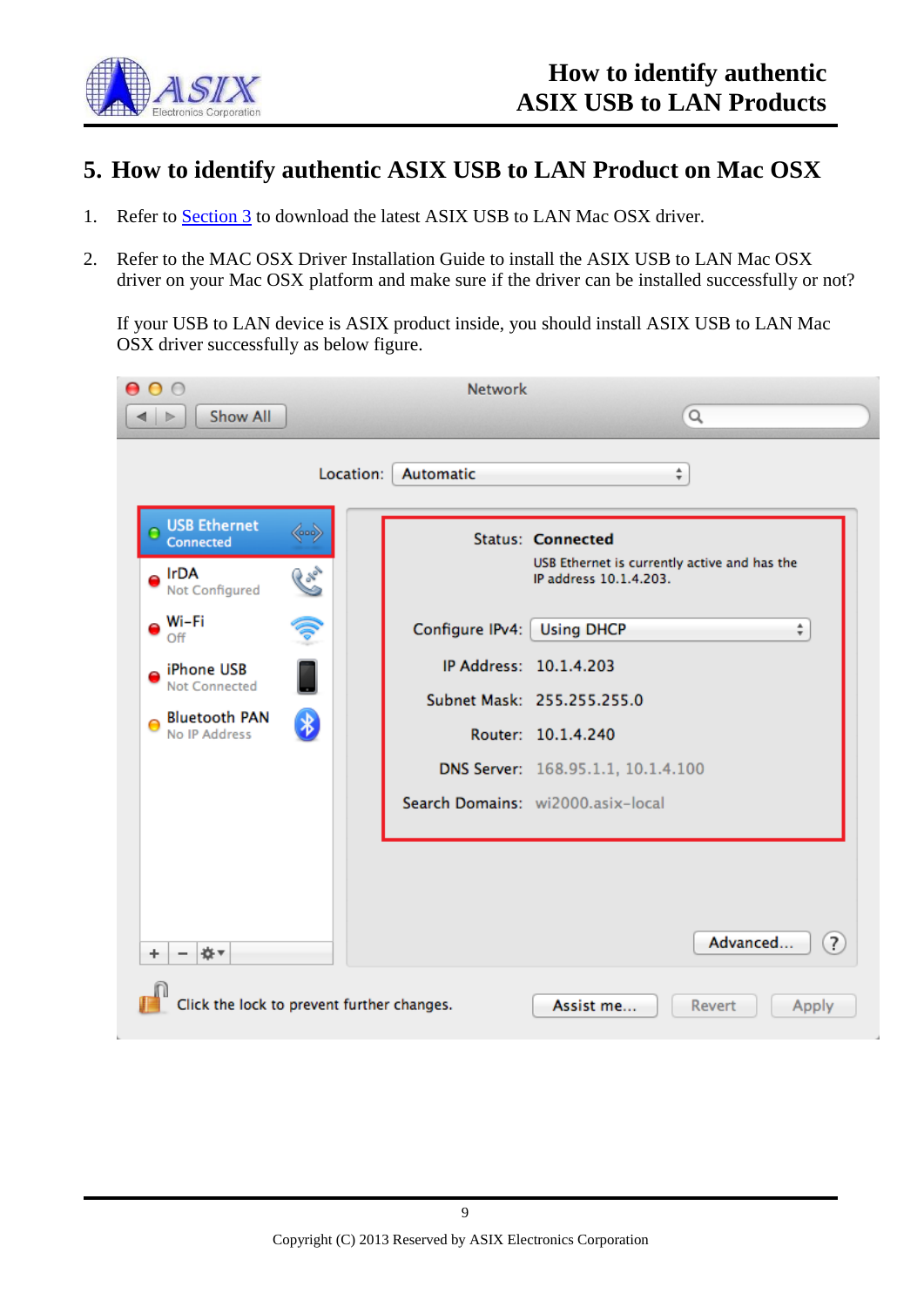

3. If you can't install ASIX USB to LAN driver successfully, you can refer to below figure to double check if your USB to LAN device is ASIX's product inside or not? If your USB to LAN device is Non-authentic ASIX product inside, you should see below "**Non-authentic ASIX product, ASIX does not support it.**" error message by running the "**sudo dmesg**" command on the Mac OSX Terminal console.

**allan\$ sudo dmesg Password:**

**….. DSMOS has arrived macx\_swapon SUCCESS AppleUSBMultitouchDriver::handleReport - not in path binary mode, received 0x74 data packet of length 58 virtual bool IOHIDEventSystemUserClient::initWithTask(task\_t, void \*, UInt32): Client task not privileged to open IOHIDSystem for mapping memory (e00002c1)**

**Authentic ASIX product normal messages**

**AppleUSBEthernet: start - Version number 3.9.0 AppleUSBEthernet: Input buffers 64, Output buffers 64 AppleUSBEthernet: Ethernet address 00:0e:c6:00:2a:36 AppleUSBEthernet::monitorLinkStatus - Link up at 100 Mbps - Full Duplex (PHY regs 5,6:0xc1e1,0x000b)**

**Sandbox: sandboxd(344) deny mach-lookup com.apple.coresymbolicationd AppleUSBEthernet::disable - Link down.**

**Non-authentic ASIX product error messages**

**AppleUSBEthernet: start - Version number 3.9.0 AppleUSBEthernet: Non-authentic ASIX product, ASIX does not support it.**

**….. …..**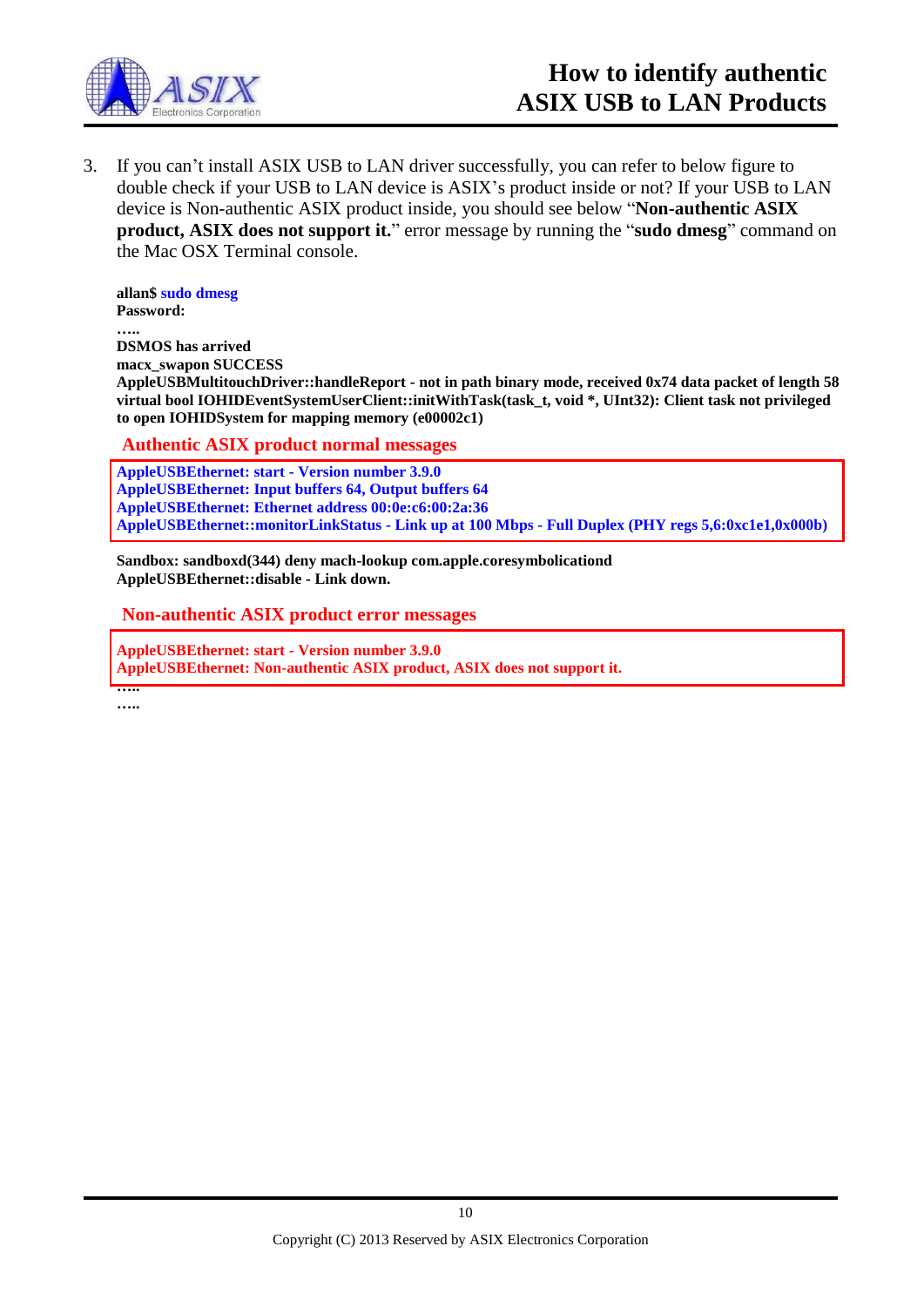

#### <span id="page-10-0"></span>**6. How to identify authentic ASIX USB to LAN Product on Linux**

- 1. Refer to **Section 3** to download the latest ASIX USB to LAN Linux driver.
- 2. Change to the ASIX USB to LAN Linux driver source folder and then refer to below commands to build and install the compiled ASIX USB to LAN Linux driver on your Android/Linux platform. Run "**ifconfig -a**" and "**dmesg**" commands to make sure if the ASIX USB to LAN Linux driver was installed successfully or not?

| # make                                                                                    |
|-------------------------------------------------------------------------------------------|
| make -C /lib/modules/3.5.7/build                                                          |
| SUBDIRS=/home/allan/AX88772C_772B_772A_760_772_178_LINUX_Driver_v4.9.0_Source modules     |
| make[1]: Entering directory '/usr/src/linux-3.5.0'                                        |
| CC [M] /home/allan/AX88772C_772B_772A_760_772_178_LINUX_Driver_v4.9.0_Source/asix.o       |
| /home/allan/AX88772C_772B_772A_760_772_178_LINUX_Driver_v4.9.0_Source/asix.c: In function |
| 'ax88772b suspend':                                                                       |
| /home/allan/AX88772C_772B_772A_760_772_178_LINUX_Driver_v4.9.0_Source/asix.c:812:6:       |
| warning: unused variable 'tmp32'                                                          |
| Building modules, stage 2.                                                                |
| <b>MODPOST 1</b> modules                                                                  |
| CC /home/allan/AX88772C_772B_772A_760_772_178_LINUX_Driver_v4.9.0_Source/asix.mod.o       |
| LD [M] /home/allan/AX88772C_772B_772A_760_772_178_LINUX_Driver_v4.9.0_Source/asix.ko      |
| make[1]: Leaving directory '/usr/src/linux-3.5.0'                                         |
| # make install                                                                            |
| su -c "cp -v asix.ko /lib/modules/3.5.7/kernel/drivers/net/usb && /sbin/depmod -a"        |
| `asix.ko' -> `/lib/modules/3.5.7/kernel/drivers/net/usb/asix.ko'                          |
| # insmod asix.ko                                                                          |
| # ifconfig -a                                                                             |
| Link encap: Ethernet HWaddr 90:e6:ba:d8:94:84<br>eth <sub>0</sub>                         |
| UP BROADCAST MULTICAST MTU:1500 Metric:1                                                  |
| RX packets:0 errors:0 dropped:0 overruns:0 frame:0                                        |
| TX packets:0 errors:0 dropped:0 overruns:0 carrier:0                                      |
| collisions:0 txqueuelen:1000                                                              |
| RX bytes: $0(0.0 B)$ TX bytes: $0(0.0 B)$                                                 |
|                                                                                           |
| eth28<br>Link encap:Ethernet HWaddr 00:0e:c6:00:2a:36                                     |
| inet addr:192.168.20.144 Bcast:192.168.20.255 Mask:255.255.255.0                          |
| inet6 addr: fe80::20e:c6ff:fe00:2a36/64 Scope:Link                                        |
| UP BROADCAST RUNNING MULTICAST MTU:1500 Metric:1                                          |
| RX packets:59 errors:0 dropped:0 overruns:0 frame:0                                       |
| TX packets:67 errors:0 dropped:0 overruns:0 carrier:0                                     |
| collisions:0 txqueuelen:1000                                                              |
| RX bytes:16945 (16.9 KB) TX bytes:9426 (9.4 KB)                                           |
|                                                                                           |
| Link encap:Local Loopback<br>1 <sub>o</sub>                                               |
| inet addr:127.0.0.1 Mask:255.0.0.0                                                        |
| inet6 addr: ::1/128 Scope:Host                                                            |
| UP LOOPBACK RUNNING MTU:16436 Metric:1                                                    |
| RX packets:1558 errors:0 dropped:0 overruns:0 frame:0                                     |
| TX packets:1558 errors:0 dropped:0 overruns:0 carrier:0                                   |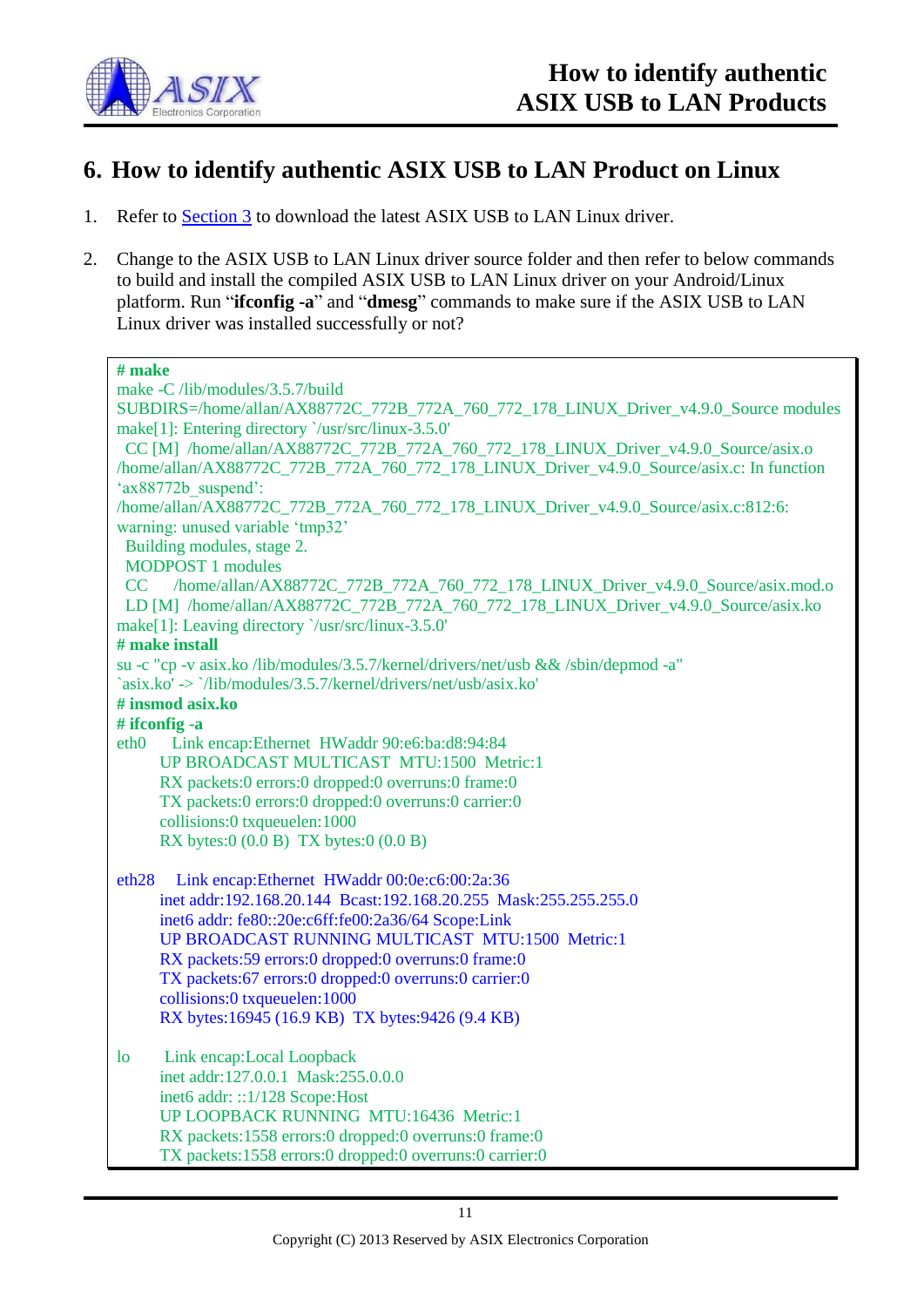

 collisions:0 txqueuelen:0 RX bytes:126300 (126.3 KB) TX bytes:126300 (126.3 KB) **# dmesg** [  $620.345602$ ] usb 2-6: new high-speed USB device number 15 using ehci\_hcd [ 620.490014] usb 2-6: New USB device found, idVendor=0b95, idProduct=772b  $\lceil 620.490025 \rceil$  usb 2-6: New USB device strings: Mfr=1, Product=2, SerialNumber=3 [ 620.490033] usb 2-6: Product: AX88772B [ 620.490038] usb 2-6: Manufacturer: ASIX Elec. Corp. [ 620.490043] usb 2-6: SerialNumber: 002A36 [ 620.518127] ASIX USB Ethernet Adapter:v4.9.0 23:06:44 Jul 11 2013 [ 620.518127] http://www.asix.com.tw [ 621.151696] eth%d: status ep1in, 8 bytes period 11 [ 621.152152] eth1: register 'asix' at usb-0000:00:13.2-6, ASIX AX88772B USB 2.0 Ethernet, 00:0e:c6:00:2a:36 [ 621.152209] usbcore: registered new interface driver asix  $[621.189489]$  eth28: rxqlen 0 --> 5 [ 621.189489] [ 621.190067] eth28: ax88772b - Link status is: 0 [ 621.208486] IPv6: ADDRCONF(NETDEV\_UP): eth28: link is not ready [ 621.208606] IPv6: ADDRCONF(NETDEV\_UP): eth28: link is not ready [ 622.978626] eth28: ax88772b - Link status is: 1 [ 622.979022] IPv6: ADDRCONF(NETDEV\_CHANGE): eth28: link becomes ready

3. You can refer to below figure to double check if your USB to LAN device is ASIX's product inside or not? If your USB to LAN device is Non-authentic ASIX product inside, you should see below "**Non-authentic ASIX product, ASIX does not support it**" error message by running the "**dmesg**" command on the Linux Terminal console.

| root@fae-CM1525:/home/allan/AX88772C 772B 772A 760 772 178 LINUX Driver v4.9.0 Source# dmesg               |                                          |  |  |  |
|------------------------------------------------------------------------------------------------------------|------------------------------------------|--|--|--|
| 1055.808206] usb 2-6: new high-speed USB device number 17 using ehci_hcd                                   |                                          |  |  |  |
| 1055.952627] usb 2-6: New USB device found, idVendor=0b95, idProduct=772b                                  |                                          |  |  |  |
| 1055.952638] usb 2-6: New USB device strings: Mfr=1, Product=2, SerialNumber=3                             |                                          |  |  |  |
| 1055.952645] usb 2-6: Product: AX88772B                                                                    |                                          |  |  |  |
| 1055.952651] usb 2-6: Manufacturer: ASIX Elec. Corp.                                                       |                                          |  |  |  |
| 1055.952656] usb 2-6: SerialNumber: 002A36                                                                 |                                          |  |  |  |
| 1055.954958] ASIX USB Ethernet Adapter:v4.9.0 23:06:44 Jul 11 2013                                         |                                          |  |  |  |
| http://www.asix.com.tw<br>1055.954958]                                                                     |                                          |  |  |  |
| 1056.586364] eth%d: status ep1in, 8 bytes period 11                                                        |                                          |  |  |  |
| 1056.586820]eth1: register 'asix' at usb-0000:00:13.2-6, ASIX AX88772B USB 2.0 Ethernet, 00:0e:c6:00:2a:36 |                                          |  |  |  |
| 1056.641899] eth28: rxqlen 0 --> 5                                                                         |                                          |  |  |  |
| 1056.6418991                                                                                               | Authentic ASIX product normal message    |  |  |  |
| 1056.729412] eth28: ax88772b - Link status is: 0                                                           |                                          |  |  |  |
| 1058.390136] eth28: ax88772b - Link status is: 1                                                           |                                          |  |  |  |
| 1067.704738] usb 2-6: USB disconnect, device number 17                                                     |                                          |  |  |  |
| 1067.705079] eth28: unreqister 'asix' usb-0000:00:13.2-6, ASIX AX88772B USB 2.0 Ethernet                   |                                          |  |  |  |
| 1079.778711] usb 2-6: new high-speed USB device number 18 using ehci hcd                                   |                                          |  |  |  |
| 1079.912143] usb 2-6: New USB device found, idVendor=0b95, idProduct=772b                                  |                                          |  |  |  |
| 1079.912154] usb 2-6: New USB device strings: Mfr=1, Product=2, SerialNumber=3                             |                                          |  |  |  |
| 1079.912161] usb 2-6: Product: AX88772B                                                                    |                                          |  |  |  |
| 1079.912167] usb 2-6: Manufacturer: ASIX Elec. Corp.                                                       |                                          |  |  |  |
| 1079.912172] usb 2-6: SerialNumber: 0004FC                                                                 |                                          |  |  |  |
| 1079.918333] ASIX USB Ethernet Adapter:v4.9.0 23:06:44 Jul 11 2013                                         |                                          |  |  |  |
| 1079.918333] http://www.asix.com.tw                                                                        |                                          |  |  |  |
| 1080.585034] Non-authentic ASIX product                                                                    | Non-authentic ASIX product error message |  |  |  |
| 1080.585034] ASIX does not support it                                                                      |                                          |  |  |  |
| 1080.585105] eth%d: Binding device failed: -19                                                             |                                          |  |  |  |
| [ 1088.837492] usb 2-6: USB disconnect, device number 18                                                   |                                          |  |  |  |